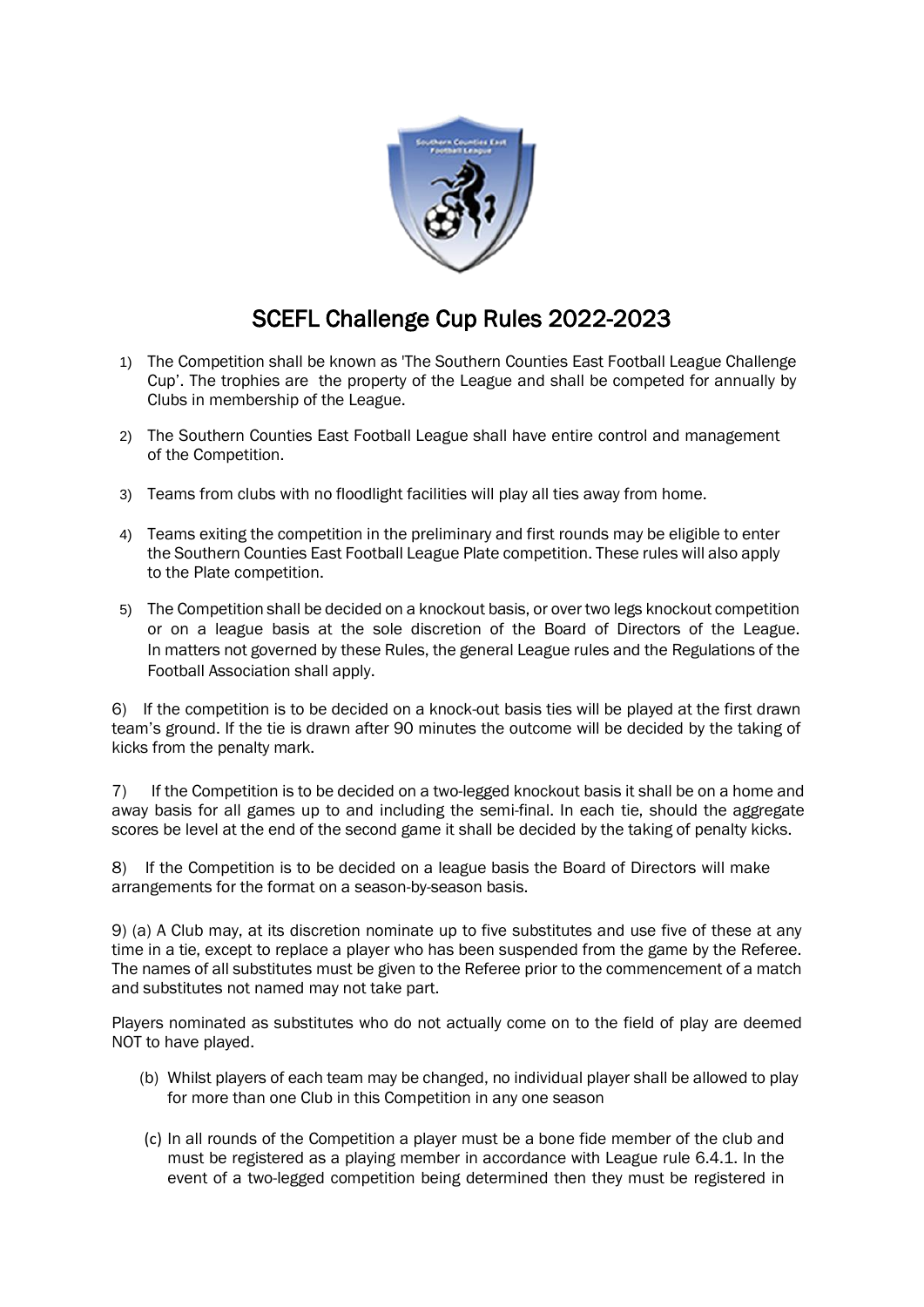accordance with league Rule 6.4.1 prior to the first leg taking place.

- (d) In all rounds of the competition if any tie is rearranged for another date, only those players who were eligible on the date the original match was arranged to be played shall be allowed to play. A player under suspension on the original date is allowed to play if he is otherwise eligible.
- (e) No player shall be allowed to play in a Final unless he has played in at least one previous round for the Club, unless special permission be obtained from the League Board of Directors.
- (f) Each Club competing in the Final Tie shall send their opponents and League Registration Secretary at least 14 days prior to the match, the names of the players from whom their side will be selected.
- (g) Any Club found guilty of playing an ineligible or otherwise unregistered player shall be Removed from the Competition and be fined a minimum of £50.00 for each offence.

10) (a) If the tie is to be decided on a straight knock-out basis The Semi-Final tie shall be decided by a two-leg home and away basis with the team drawn first playing at home in the first leg. Should the aggregate scores be level at the end of the second game then the tie will be decided by the taking of penalty kicks.

In the Final tie, if the scores are level at the end of 90 minutes the tie shall be decided by the taking of penalty kicks.

(b) Where a tie has been postponed for any reason, the Fixtures Secretary shall determine the new date. In the event of a replay being required then the same shall apply.

(c) In any tie which, from any cause whatsoever, is not finished, the Board of Directors shall have the power to order that the score shall stand or that the tie shall be replayed in full as they may, in their absolute discretion, determine.

11) The dates for all rounds shall be fixed by the League Fixture Secretary. Any Club refusing or failing to play on the date fixed may be ruled out of the Competition and be liable to a fine not exceeding £1000.00 and the Board of Directors shall have the power to award further sums by way of compensation to the defaulting Club's opponents. This award to take into consideration all forms of loss that may be expected from a tie.

12) (a) The gate receipts from each tie shall be retained by the home club excepting the Semi- Finals and the Final Tie.

 (b) In the Semi-Finals and Final Tie, the League shall take half the net gate and the other half shall be divided equally between the competing Clubs.

13) The Board of Directors will determine the charge for admission to the Final Tie. All Club Members and season ticket holders shall pay admission for all Challenge Cup games. Clubs competing in the Final Tie will be issued with 10 complimentary tickets for Directors or Management Committee members and 25 tickets for players, managers etc.

14) Anything not provided for in these Rules, then the General Rules of the League shall apply